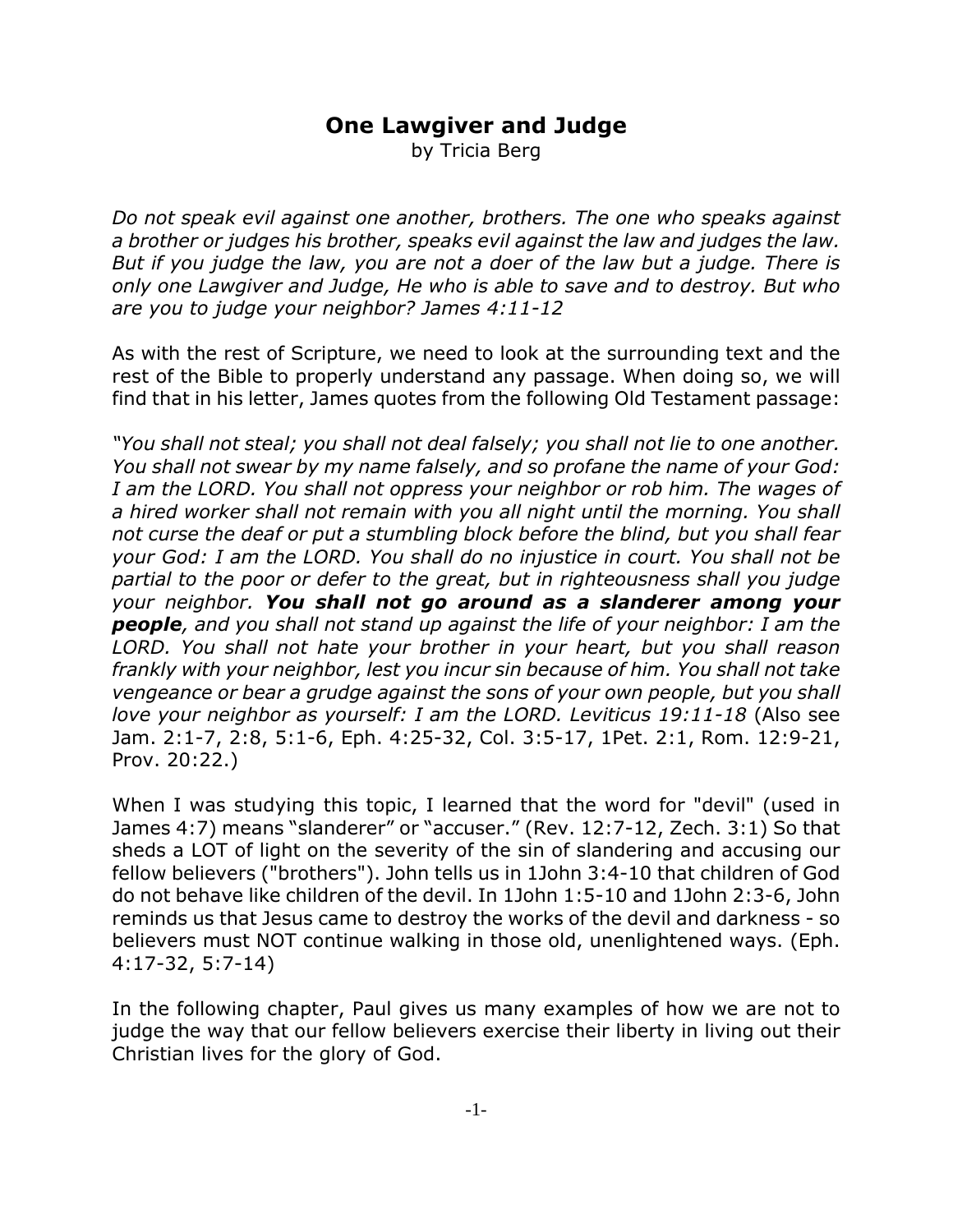*As for the one who is weak in faith, welcome him, but not to quarrel over opinions. One person believes he may eat anything, while the weak person eats only vegetables. Let not the one who eats despise the one who abstains, and let not the one who abstains pass judgment on the one who eats, for God has welcomed him. Who are you to pass judgment on the servant of another? It is before his own master that he stands or falls. And he will be upheld, for the Lord is able to make him stand. One person esteems one day as better than another, while another esteems all days alike. Each one should be fully convinced in his own mind. The one who observes the day, observes it in honor of the Lord. The one who eats, eats in honor of the Lord, since he gives thanks to God, while the one who abstains, abstains in honor of the Lord and gives thanks to God. For none of us lives to himself, and none of us dies to himself. For if we live, we live to the Lord, and if we die, we die to the Lord. So then, whether we live or whether we die, we are the Lord's. For to this end Christ died and lived again, that he might be Lord both of the dead and of the living. Why do you pass judgment on your brother? Or you, why do you despise your brother? For we will all stand before the judgment seat of God; for it is written, "As I live, says the Lord, every knee shall bow to me, and every tongue shall confess to God." So then each of us will give an account of himself to God. Therefore let us not pass judgment on one another any longer, but rather decide never to put a stumbling block or hindrance in the way of a brother. I know and am persuaded in the Lord Jesus that nothing is unclean in itself, but it is unclean for anyone who thinks it unclean. For if your brother is grieved by what you eat, you are no longer walking in love. By what you eat, do not destroy the one for whom Christ died. So do not let what you regard as good be spoken of as evil. For the kingdom of God is not a matter of eating and drinking but of righteousness and peace and joy in the Holy Spirit. Whoever thus serves Christ is acceptable to God and approved by men.*

This is actually what James is talking about when he says we are not to "judge the law." We are not UNDER the law in the new covenant. Jesus fulfilled the law, and His righteousness covers those who are IN Him. (Matt. 5:17, Rom. 8:9-17, 10:4, 7:6, 8:2, 8:4, 1Cor. 9:21, Gal. 2:16, 6:2, John 14:20-21, 15:1-8, 15:13-14, 17:23, 26, Rom. 13:14, Gal. 3:27-29, 5:24) We are under the ROYAL law, as James states more than once. (Jam. 1:25, 2:8, 2:12) It is by this law that we will be judged by Jesus in the future, as His servants. (Rev. 11:18, Rom. 14:, Matt. 25:14-30, Luke 19:11-27, 1Cor. 3:10-18, Jam. 2:12) In Jam. 2:8, James refers to "the royal law," which was first given in Lev. 19:18—God does not change. (Mal. 3:6, Heb. 13:8) Jesus explained it as "the Golden Rule" in Mark 12:12-34 and Matt. 7:12, and another explanation was given by Paul in Rom. 13:8-14 and Gal. 5:13-14 (also see Gal. 5:16-25). (Also see 1Pet. 2:15-16 and Titus 2:7-8.)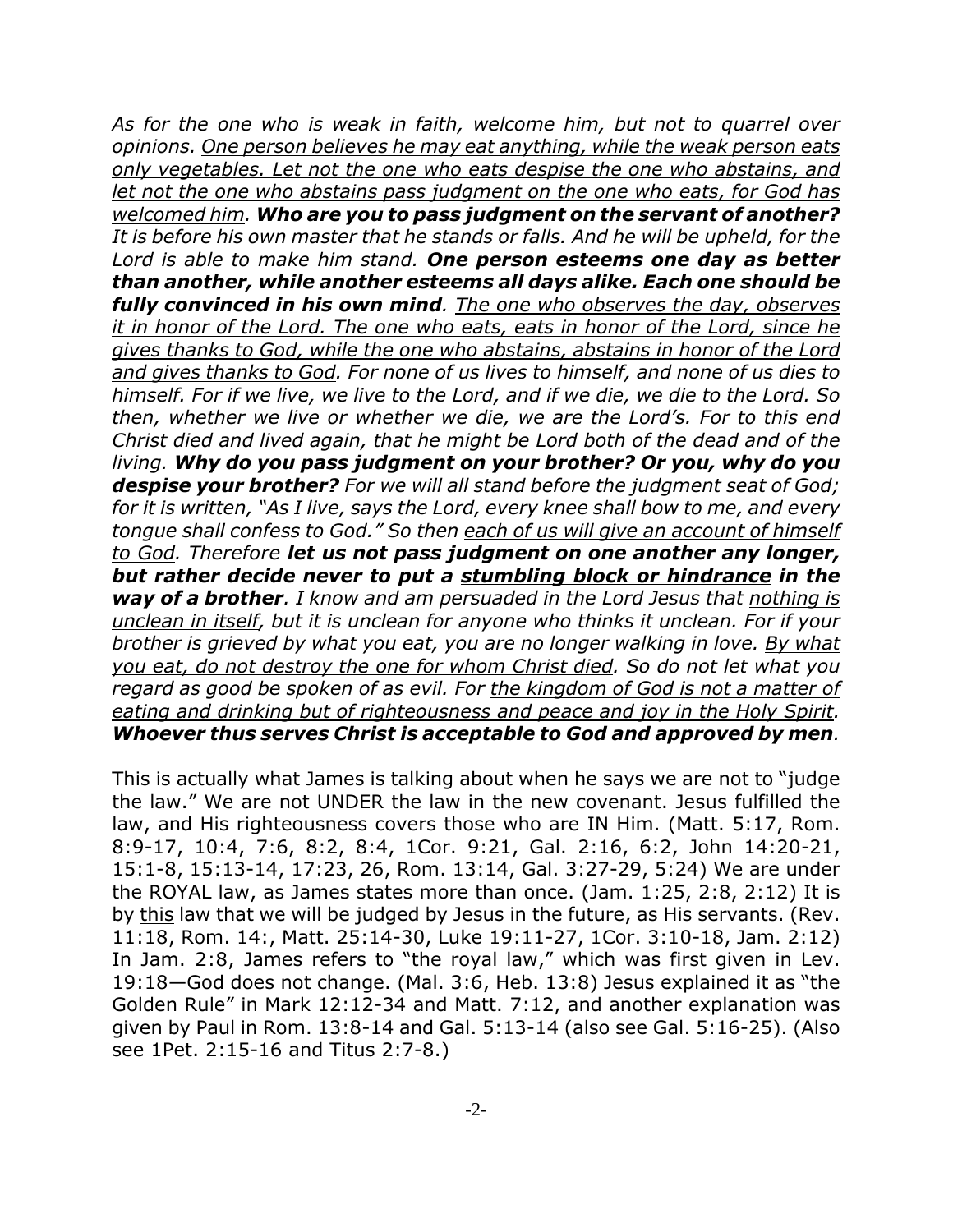*So then let us pursue what makes for peace and for mutual upbuilding. Do not, for the sake of food, destroy the work of God. Everything is indeed clean, but it is wrong for anyone to make another stumble by what he eats. It is good not to eat meat or drink wine or do anything that causes your brother to stumble. The faith that you have, keep between yourself and God. Blessed is the one who has no reason to pass judgment on himself for what he approves. But whoever has doubts is condemned if he eats, because the eating is not from faith. For whatever does not proceed from faith is sin. Romans 14:1-23* 

*So put away all malice and all deceit and hypocrisy and envy and all slander. Like newborn infants, long for the pure spiritual milk, that by it you may grow up into salvation—if indeed you have tasted that the Lord is good. 1 Peter 2:1-3*

We are not to decide whether someone else's service to Christ is acceptable to US or not. We are not to ADD to what is written for our instruction - that's what the Pharisees did when they enforced minute details (which were never specified by God) on the people. (Matt. 23:1-4, also see the rest of Matt. 23; Luke 11:37-54 and Prov. 30:6.) God wants obedience from the HEART to the SPIRIT of the law, out of LOVE for Him. He doesn't force us to love or obey Him (and the two go hand-in-hand)—that would be FAKE, not GENUINE. (John 4:23-24, Rom. 6:17-23, 7:4-6, 2Cor. 5:14-15, 1John 5:3) Neither should we force each other to observe man-made rituals or live up to our own standards that God hasn't spelled out in His word. (Matt. 15:1-20, Mark 7:1-23, Luke 11:37-41, Col. 2:16-23, Titus 1:15-16)

*This is how one should regard us, as servants of Christ and stewards of the mysteries of God. Moreover, it is required of stewards that they be found faithful. But with me it is a very small thing that I should be judged by you or by any human court. In fact, I do not even judge myself. For I am not aware of anything against myself, but I am not thereby acquitted. It is the Lord who judges me. Therefore do not pronounce judgment before the time, before the Lord comes, who will bring to light the things now hidden in darkness and will disclose the purposes of the heart. Then each one will receive his commendation from God. I have applied all these things to myself and Apollos for your benefit, brothers, that you may learn by us not to go beyond what is written, that none of you may be puffed up in favor of one against another. For who sees anything different in you? What do you have that you did not receive? If then you received it, why do you boast as if you did not receive it? 1 Corinthians 4:1-7*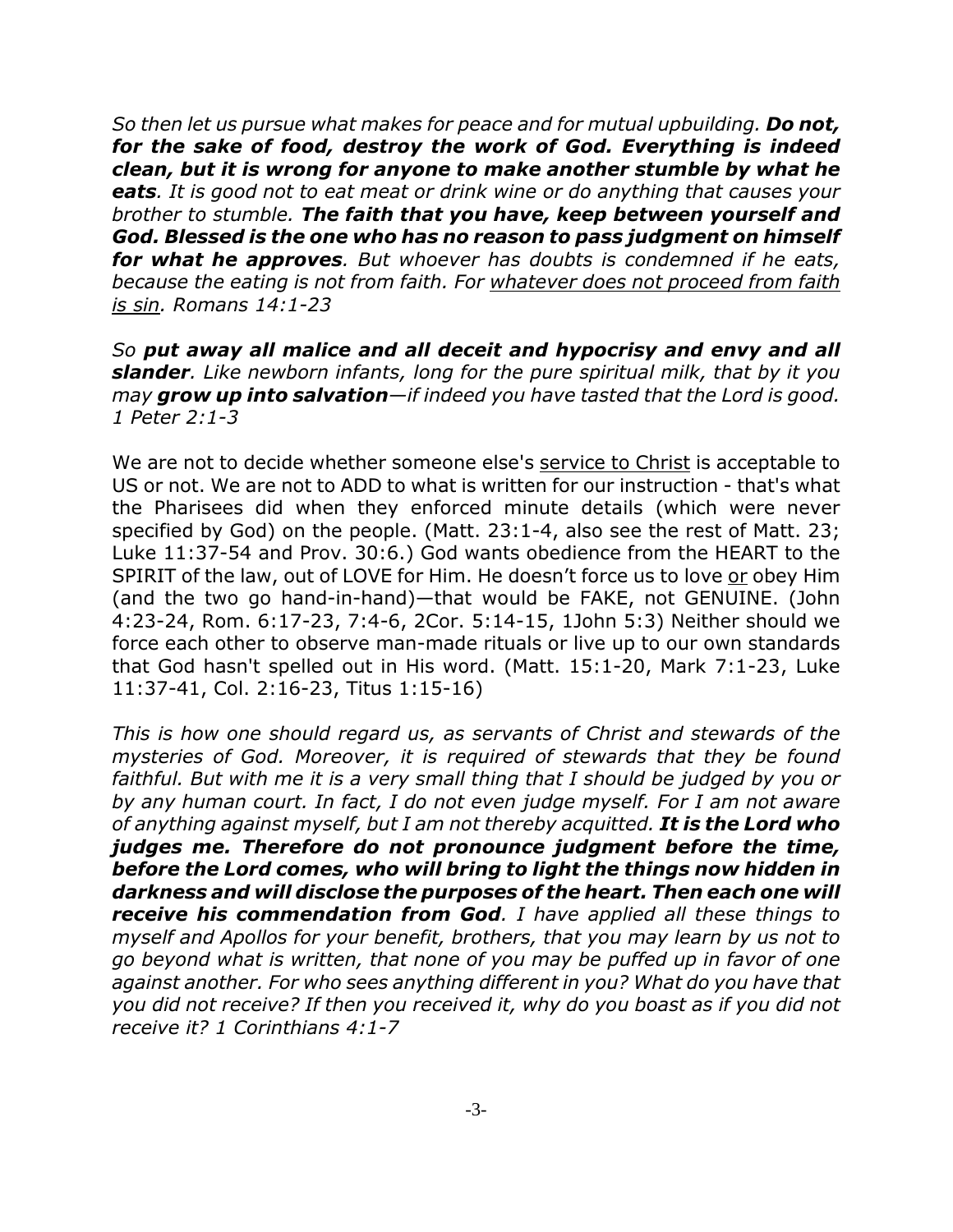With all of that said, it's very important to realize, nevertheless, that we ARE to judge SIN inside of the Church. (1Cor. 5:9-13, Matt. 7:3-5, 18:15-17, John 7:24) This is for the health of the Body of Christ. (1Cor. 5:6-8) However, we are warned against being hypocrites while doing so.

*Therefore you have no excuse, O man, every one of you who judges. For in passing judgment on another you condemn yourself, because you, the judge, practice the very same things. We know that the judgment of God rightly falls on those who practice such things. Do you suppose, O man—you who judge those who practice such things and yet do them yourself—that you will escape the judgment of God? Or do you presume on the riches of his kindness and forbearance and patience, not knowing that God's kindness is meant to lead you to repentance? But because of your hard and impenitent heart you are storing up wrath for yourself on the day of wrath when God's righteous judgment will be revealed. He will render to each one according to his works: to those who by patience in well-doing seek for glory and honor and immortality, he will give eternal life; but for those who are self-seeking and do not obey the truth, but obey unrighteousness, there will be wrath and fury. There will be tribulation and distress for every human being who does evil, the Jew first and also the Greek, but glory and honor and peace for everyone who does good, the Jew first and also the Greek. For God shows no partiality. Romans 2:1-11*

*The scribes and the Pharisees brought a woman who had been caught in adultery, and placing her in the midst they said to him, "Teacher, this woman has been caught in the act of adultery. Now in the Law Moses commanded us to stone such women. So what do you say?" This they said to test him, that they might have some charge to bring against him. Jesus bent down and wrote with his finger on the ground. And as they continued to ask him, he stood up* and said to them, "Let him who is without sin among you be the first to **throw** *a stone at her." And once more he bent down and wrote on the ground. But when they heard it, they went away one by one, beginning with the older ones, and Jesus was left alone with the woman standing before him. Jesus stood up and said to her, "Woman, where are they? Has no one condemned you?" She said, "No one, Lord." And Jesus said, "Neither do I condemn you; go, and from now on sin no more." John 8:3-11*

Notice that Jesus said "go and sin no more." Also note that we can't obey the following passage if we interpret "throwing stones" as being the SAME as speaking the truth in love (Eph. 4:15-32). Does God contradict Himself? No, God is LOVE and God is TRUTH. (1John 4:8-21, 5:20, John 14:6) It was LITERAL stones they were going to KILL the woman with, despite their own sins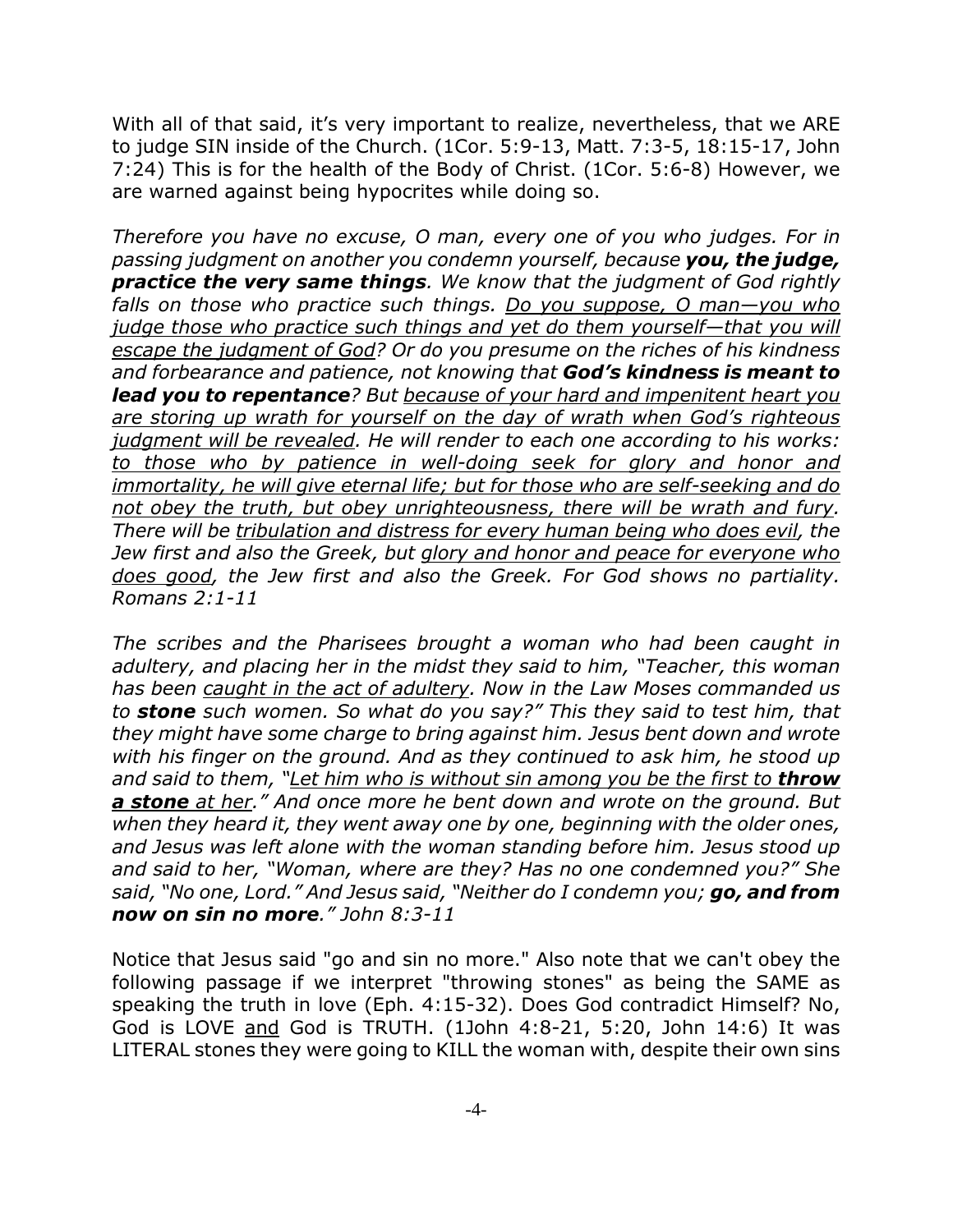that they had done but hadn't been caught—or perhaps they were looking past each other's sins in an interpretation of "do unto others as you would like done to you," but not doing the same in regard to this woman's sins. If we look in the OT, we can see that the man she was caught with should also have been stoned, according to the law. (Deu. 22:22)

Neither is it "wrongly judging" to help one another (particularly those who are new to saving faith) grow in knowledge, grace (which carries with it POWER from the Holy Spirit to overcome this world), and discernment. But our purpose should be to build up, not to condemn or control, or tear down their faith. (Titus 2:1-3:11) Make no mistake, though—it is NOT "building up" to encourage sin or to be their companion in it. We're each to examine ourselves according to the Scriptures. (2Cor. 13:5)

*We who are strong have an obligation to bear with the failings of the weak, and not to please ourselves. Let each of us please his neighbor for his good, to build him up. For Christ did not please himself, but as it is written, "The reproaches of those who reproached you fell on me." For whatever was written in former days was written for our instruction, that through endurance and through the encouragement of the Scriptures we might have hope. May the God of endurance and encouragement grant you to live in such harmony with one another, in accord with Christ Jesus, that together you may with one voice glorify the God and Father of our Lord Jesus Christ. Therefore welcome one another as Christ has welcomed you, for the glory of God. Romans 15:1-7*

*"All things are lawful," but not all things are helpful. "All things are lawful," but not all things build up. Let no one seek his own good, but the good of his neighbor. 1 Corinthians 10:23-24*

*So with yourselves, since you are eager for manifestations of the Spirit, strive to excel in building up the church. 1 Corinthians 14:12*

*Therefore encourage one another and build one another up, just as you are doing. 1 Thessalonians 5:11*

*Brothers, if anyone is caught in any transgression, you who are spiritual should restore him in a spirit of gentleness. Keep watch on yourself, lest you too be tempted. Bear one another's burdens, and so fulfill the law of Christ. For if anyone thinks he is something, when he is nothing, he deceives himself. But let each one test his own work, and then his reason to boast will be in himself alone and not in his neighbor. For each will have to bear his own load. Let the one who is taught the word share all good things with the one*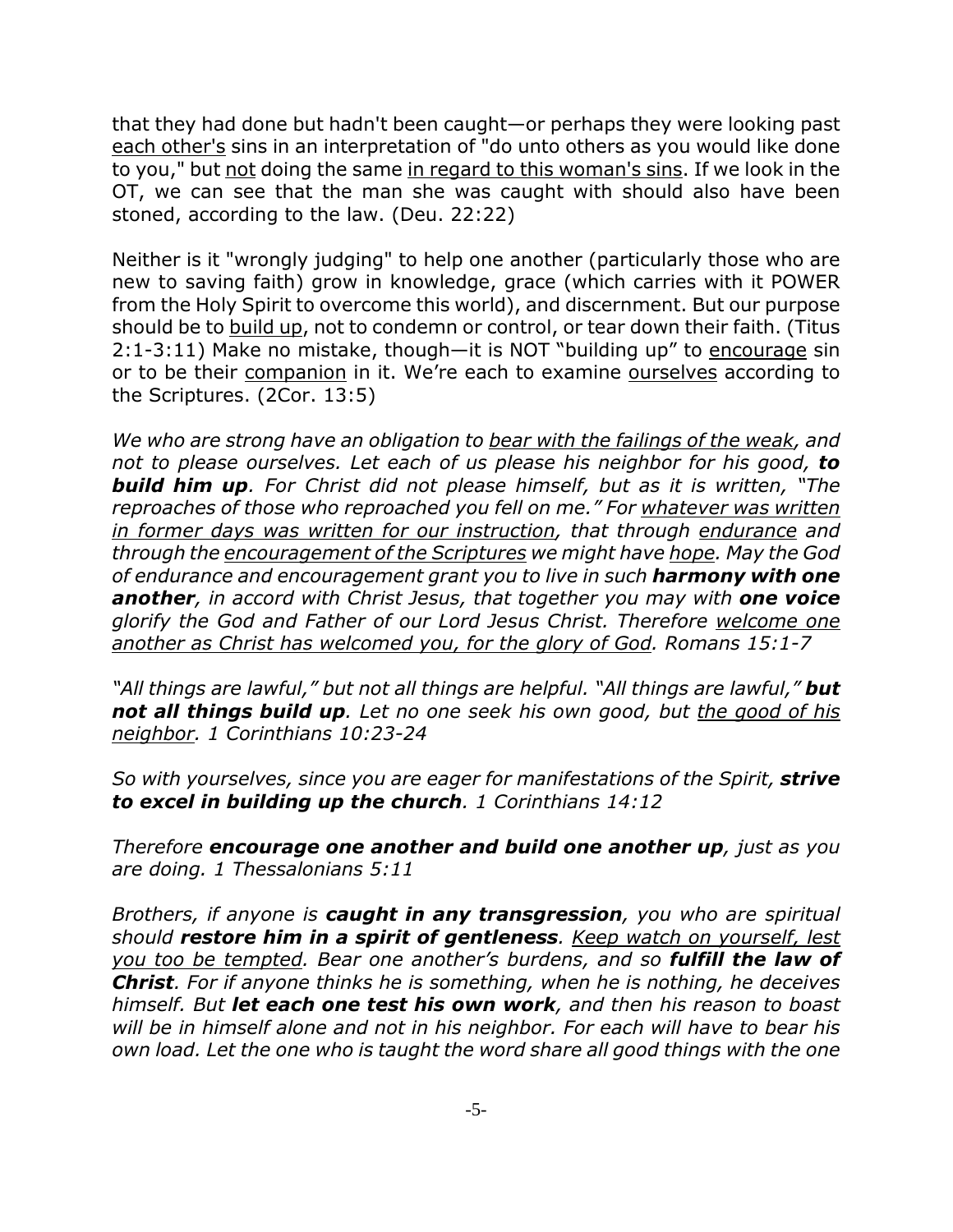*who teaches. Do not be deceived: God is not mocked, for whatever one sows, that will he also reap. For the one who sows to his own flesh will from the flesh reap corruption, but the one who sows to the Spirit will from the Spirit reap eternal life. And let us not grow weary of doing good, for in due season we will reap, if we do not give up. So then, as we have opportunity, let us do good to everyone, and especially to those who are of the household of faith. Galatians 6:1-10*

*My brothers, if anyone among you wanders from the truth and someone brings him back, let him know that whoever brings back a sinner from his wandering will save his soul from death and will cover a multitude of sins. James 5:19-20*

*But God's firm foundation stands, bearing this seal: "The Lord knows those who are his," and, "Let everyone who names the name of the Lord depart from iniquity." Now in a great house there are not only vessels of gold and silver but also of wood and clay, some for honorable use, some for dishonorable. Therefore, if anyone cleanses himself from what is dishonorable, he will be a vessel for honorable use, set apart as holy, useful to the master of the house, ready for every good work. So flee youthful passions and pursue righteousness, faith, love, and peace, along with those who call on the Lord from a pure heart. Have nothing to do with foolish, ignorant controversies; you know that they breed quarrels. And the Lord's servant must not be quarrelsome but kind to everyone, able to teach, patiently enduring evil, correcting his opponents with gentleness. God may perhaps grant them repentance leading to a knowledge of the truth, and they may come to their senses and escape from the snare of the devil, after being captured by him to do his will. 2 Timothy 2:19-26*

*The saying is trustworthy, and I want you to insist on these things, so that those who have believed in God may be careful to devote themselves to good works. These things are excellent and profitable for people. But avoid foolish controversies, genealogies, dissensions, and quarrels about the law, for they are unprofitable and worthless. As for a person who stirs up division, after warning him once and then twice, have nothing more to do with him, knowing that such a person is warped and sinful; he is self-condemned. Titus 3:8-11*

*And let us consider how to stir up one another to love and good works, not neglecting to meet together, as is the habit of some, but encouraging one another, and all the more as you see the Day drawing near. For if we go on sinning deliberately after receiving the knowledge of the truth, there no longer remains a sacrifice for sins, but a fearful expectation of judgment, and*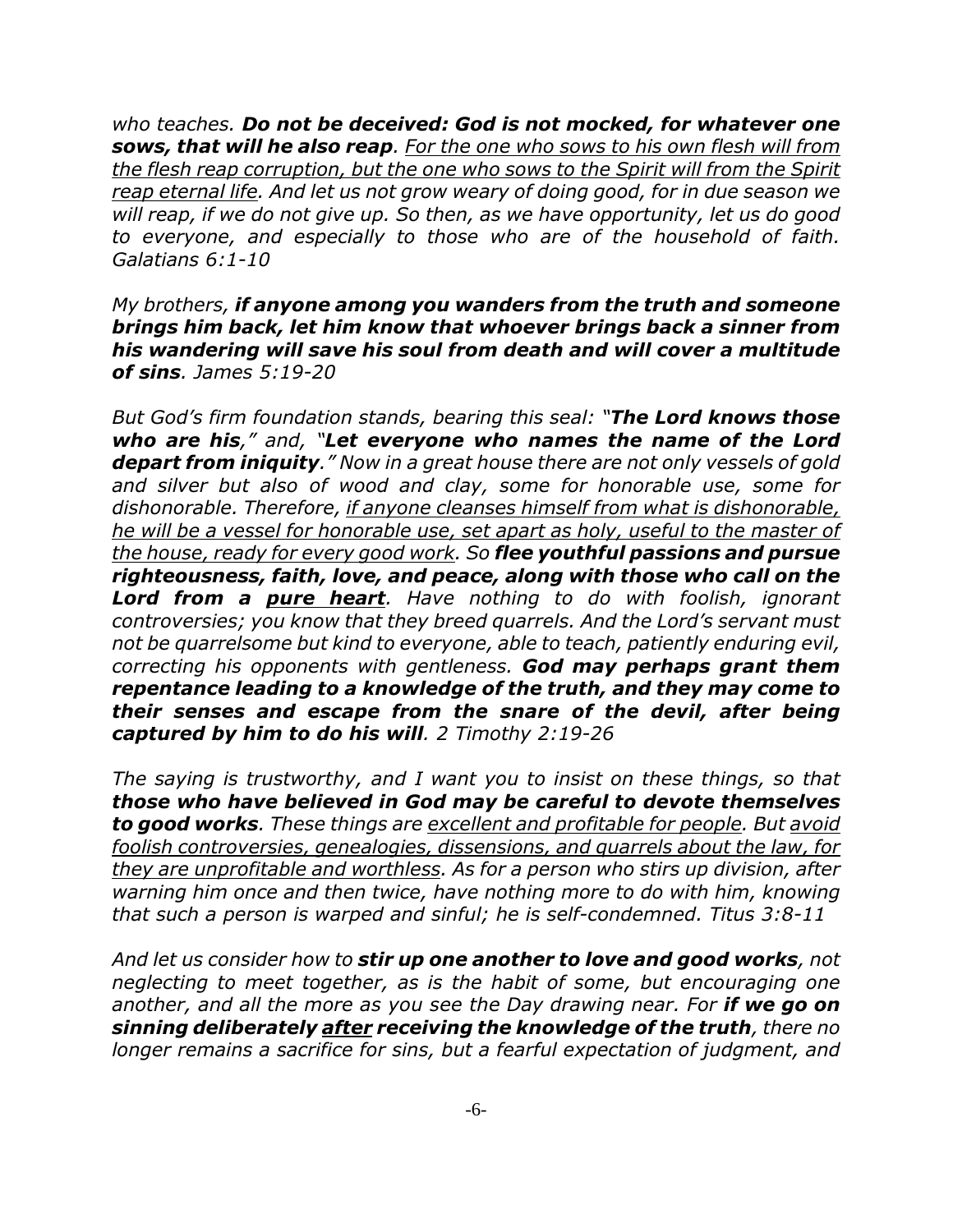*a fury of fire that will consume the adversaries. Anyone who has set aside the law of Moses dies without mercy on the evidence of two or three witnesses. How much worse punishment, do you think, will be deserved by the one who has trampled underfoot the Son of God, and has profaned the blood of the covenant by which he was sanctified, and has outraged the Spirit of grace? For we know him who said, "Vengeance is mine; I will repay." And again, "The Lord will judge his people." It is a fearful thing to fall into the hands of the living God. But recall the former days when, after you were enlightened, you endured a hard struggle with sufferings, sometimes being publicly exposed to reproach and affliction, and sometimes being partners with those so treated. For you had compassion on those in prison, and you joyfully accepted the plundering of your property, since you knew that you yourselves had a better possession and an abiding one. Therefore do not throw away your confidence, which has a great reward. For you have need of endurance, so that when you have done the will of God you may receive what is promised. For, "Yet a little while, and the coming one will come and will not delay; but my righteous one shall live by faith, and if he shrinks back, my soul has no pleasure in him." But we are not of those who shrink back and are destroyed, but of those who have faith and preserve their souls. Hebrews 10:24-39*

*What then, brothers? When you come together, each one has a hymn, a lesson, a revelation, a tongue, or an interpretation. Let all things be done for building up. 1 Corinthians 14:26*

Notice above that the stated purpose of gathering together in this context is to encourage one another in our godly walk, both in resisting the temptation to sin and in doing good deeds for the glory of God. Our daily lives are a form of spiritual worship. (Rom. 12:1-2, 1Cor. 6:17-20, 1John 2:3-6, 1Thess. 4:1-8, Col. 3:5-17) The early disciples also gathered to obey Jesus' instructions to observe the Lord's Supper in memory of Him, and they cared for the poor. (1Cor. 11:23-26, Acts 20:7, 6:1-7, Gal. 2:9-10)

Paul also laid out other guidelines for gatherings of the Church in 1Cor. 14:26-35. He expected there would be multiple members sharing with the others, as led by the Holy Spirit, in an orderly manner. However, there is no reference to what Paul considered a "proper" liturgy. I submit that the reason for this might point back to God's displeasure with the rote and ritual "worship" prescribed and overseen by the Pharisees. (Matt. 6:7, 15:7-9, Mark 7:6-8) If we merely recite someone else's words, then how will that express our own heart toward God? For that matter, how does an infant who doesn't even know their own name yet (or how to speak) call on Jesus? And does God grant the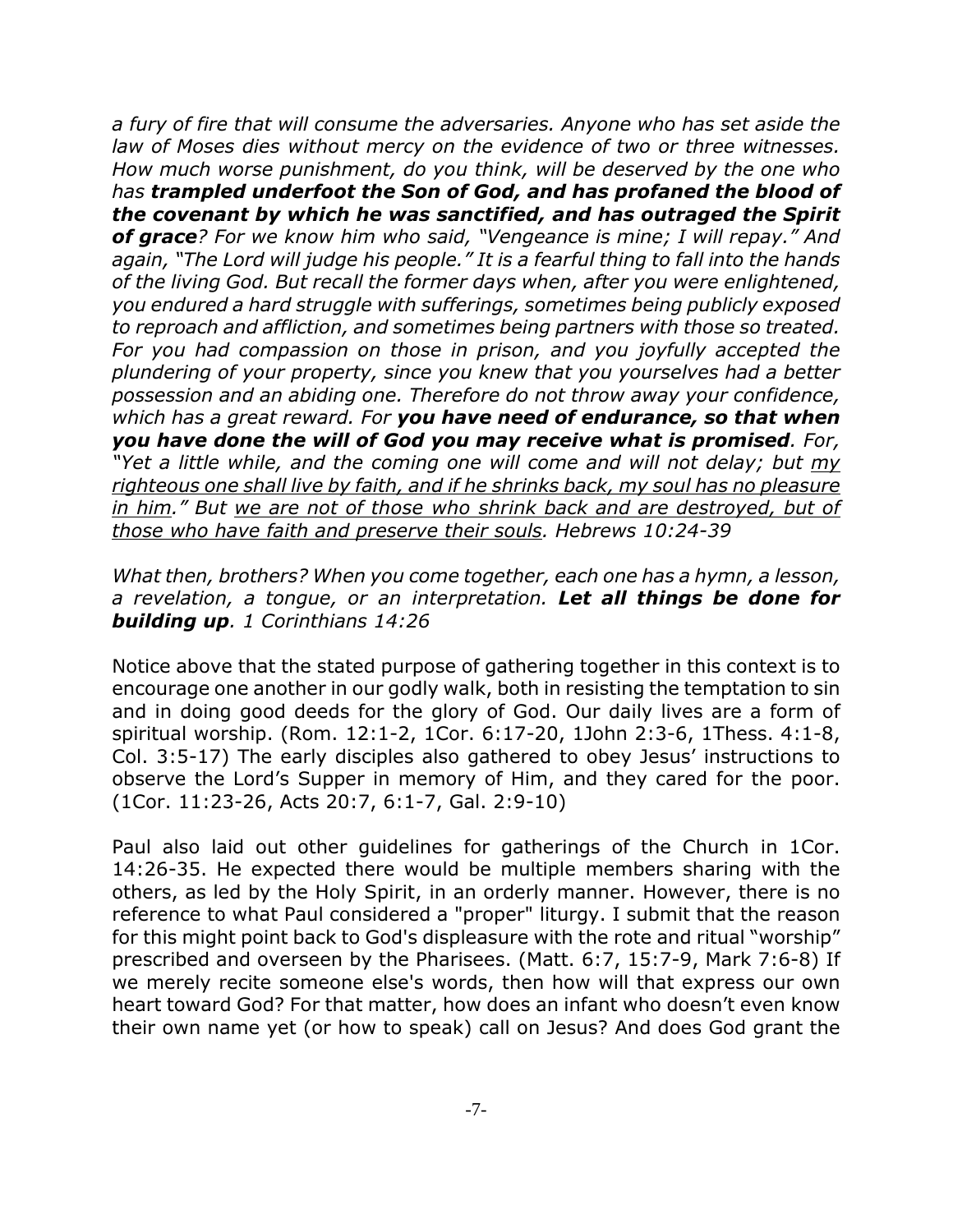gift of faith to children at a certain age, on our man-made schedule? Just some things to think about.

Another important point is that we should know who our brothers and sisters are. Jesus defined "neighbor" as being whoever we come into contact with when He told the Parable of the Good Samaritan. (Luke 10:25-37) He also defined "brother" (and mother, sister) for us. Paul, Peter, John and Jude expounded on the topic somewhat as well.

*While he was still speaking to the people, behold, his mother and his brothers stood outside, asking to speak to him. But he replied to the man who told him, "Who is my mother, and who are my brothers?" And stretching out his hand toward his disciples, he said, "Here are my mother and my brothers! For whoever does the will of my Father in heaven is my brother and sister and mother." Matthew 12:46-50* (Also Mark 3:31-35.)

*I rejoiced greatly to find some of your children walking in the truth, just as we were commanded by the Father. And now I ask you, dear lady—not as though I were writing you a new commandment, but the one we have had from the beginning—that we love one another. And this is love, that we walk according to his commandments; this is the commandment, just as you have heard from the beginning, so that you should walk in it. For many deceivers have gone out into the world, those who do not confess the coming of Jesus Christ in the flesh. Such a one is the deceiver and the antichrist. Watch yourselves, so that you may not lose what we have worked for, but may win a full reward. Everyone who goes on ahead and does not abide in the teaching of Christ, does not have God. Whoever abides in the teaching has both the Father and the Son. If anyone comes to you and does not bring this teaching, do not receive him into your house or give him any greeting, for whoever greets him takes part in his wicked works. 2 John 1:4-11*

*Brothers, join in imitating me, and keep your eyes on those who walk according to the example you have in us. For many, of whom I have often told you and now tell you even with tears, walk as enemies of the cross of Christ. Their end is destruction, their god is their belly, and they glory in their shame, with minds set on earthly things. But our citizenship is in heaven, and from it we await a Savior, the Lord Jesus Christ, who will transform our lowly body to be like his glorious body, by the power that enables him even to subject all things to himself. Philippians 3:17-21*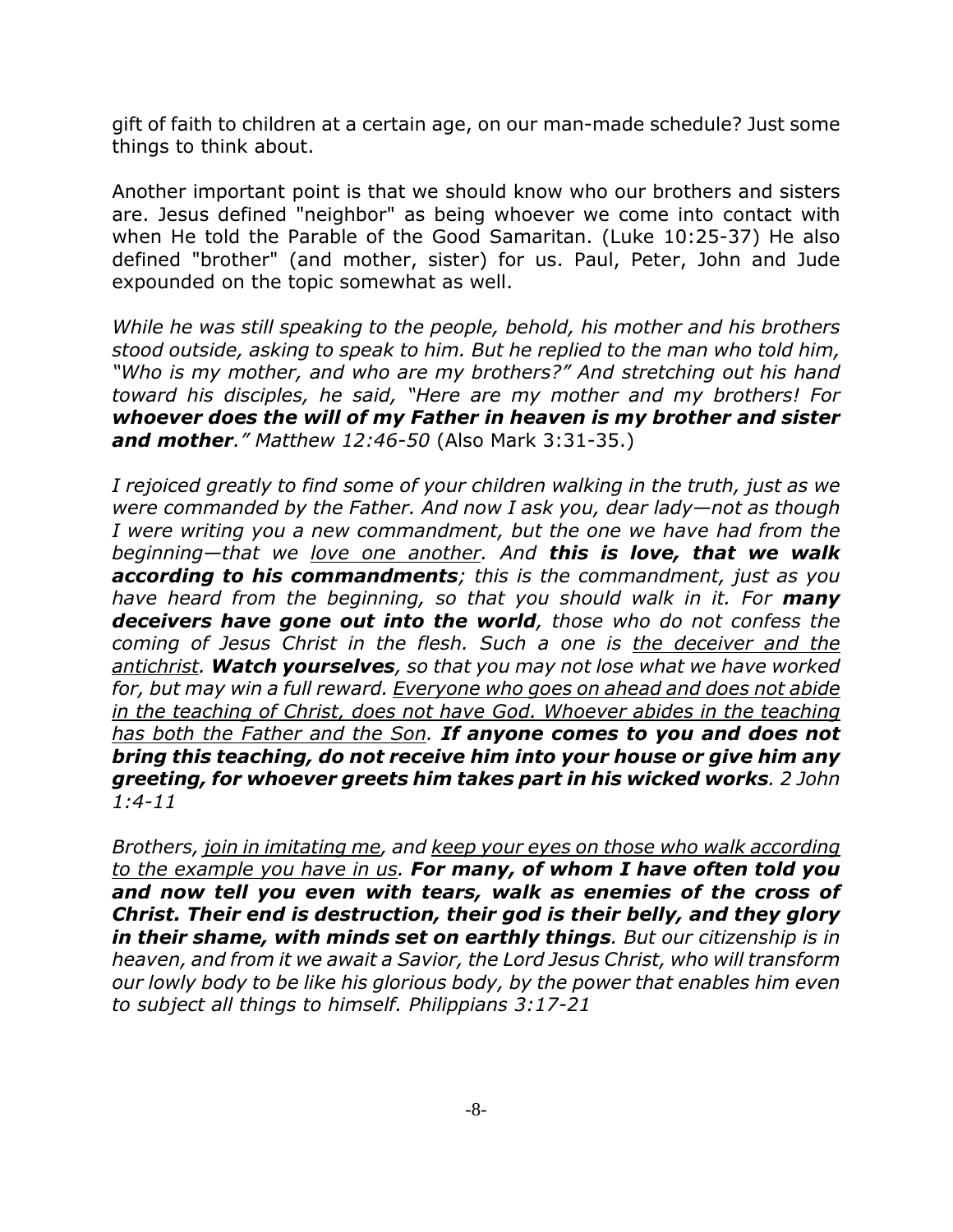*For it is impossible, in the case of those who have once been enlightened, who have tasted the heavenly gift, and have shared in the Holy Spirit, and have tasted the goodness of the word of God and the powers of the age to come, and then have fallen away, to restore them again to repentance, since they are crucifying once again the Son of God to their own harm and holding him up to contempt. For land that has drunk the rain that often falls on it, and produces a crop useful to those for whose sake it is cultivated, receives a blessing from God. But if it bears thorns and thistles, it is worthless and near to being cursed, and its end is to be burned. Though we speak in this way, yet in your case, beloved, we feel sure of better things—things that belong to salvation. For God is not unjust so as to overlook your work and the love that you have shown for his name in serving the saints, as you still do. And we desire each one of you to show the same earnestness to have the full assurance of hope until the end, so that you may not be sluggish, but imitators of those who through faith and patience inherit the promises. Hebrews 6:4-12*

There was NEVER to have been division in the Body of Christ (i.e. "denominations"). Those divisions were the result of failing in BOTH of the points previously discussed. One, people who did not hold to the true gospel were recognized as "Christians" who held to a different "flavor" of beliefs (splitting into a new "denomination"). Two, true believers discontinued fellowship with other believers who were exercising God-given FREEDOMS in their walk with Christ. They wanted power to force everyone into their mold.

*The glory that you have given me I have given to them, that they may be one even as we are one, I in them and you in me, that they may become perfectly one, so that the world may know that you sent me and loved them even as you loved me. John 17:22-23* 

*For by the grace given to me I say to everyone among you not to think of himself more highly than he ought to think, but to think with sober judgment, each according to the measure of faith that God has assigned. For as in one body we have many members, and the members do not all have the same function, so we, though many, are one body in Christ, and individually members one of another. Having gifts that differ according to the grace given to us, let us use them: if prophecy, in proportion to our faith; if service, in our serving; the one who teaches, in his teaching; the one who exhorts, in his exhortation; the one who contributes, in generosity; the one who leads, with zeal; the one who does acts of mercy, with cheerfulness. Romans 12:3-8*

*For just as the body is one and has many members, and all the members of the body, though many, are one body, so it is with Christ. For in one Spirit we*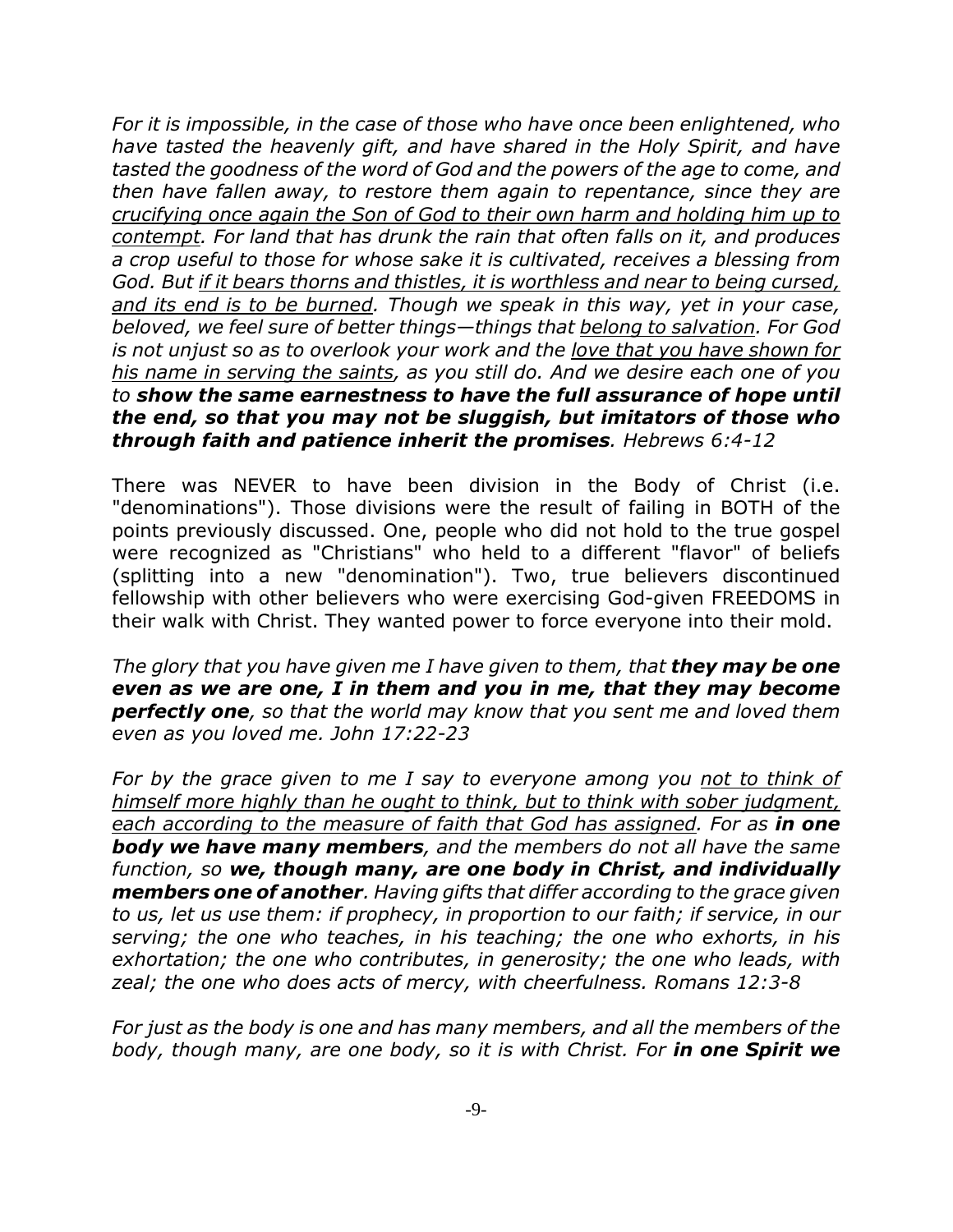*were all baptized into one body—Jews or Greeks, slaves or free—and all were made to drink of one Spirit. For the body does not consist of one member but of many. If the foot should say, "Because I am not a hand, I do not belong to the body," that would not make it any less a part of the body. And if the ear should say, "Because I am not an eye, I do not belong to the body," that would not make it any less a part of the body. If the whole body were an eye, where would be the sense of hearing? If the whole body were an ear, where would be the sense of smell? But as it is, God arranged the members in the body, each one of them, as he chose. If all were a single member, where would the body be? As it is, there are many parts, yet one body. The eye cannot say to the hand, "I have no need of you," nor again the head to the feet, "I have no need of you." On the contrary, the parts of the body that seem to be weaker are indispensable, and on those parts of the body that we think less honorable we bestow the greater honor, and our unpresentable parts are treated with greater modesty, which our more presentable parts do not require. But God has so composed the body, giving greater honor to the part that lacked it, that there may be no division in the body, but that the members may have the same care for one another. If one member suffers, all suffer together; if one member is honored, all rejoice together. Now you are the body of Christ and individually members of it. And God has appointed in the church first apostles, second prophets, third teachers, then miracles, then gifts of healing, helping, administrating, and various kinds of tongues. 1 Corinthians 12:12-28* (Also see 1Cor. 12:4-11; Col. 3:11-17, Eph. 4:11-32.)

The problem NOW is that the dangerous times of deception we were warned about are here. We can be sure of this by comparing the conditions of the current time with those listed by Paul in 2Tim. 3:1-5. The wolves in sheep's clothing who were predicted in the Scriptures (and who have been present to some extent at various times in this entire age) have arrived in full force. They have infiltrated the Church (which is the BODY OF CHRIST - NOT an institution, worship service or physical building - 1Pet. 2:4-5, Eph. 1:22-23, Col. 1:24) and actively promote false teachings, leading unsuspecting Christians astray.

*Therefore I testify to you this day that I am innocent of the blood of all, for I did not shrink from declaring to you the whole counsel of God. Pay careful attention to yourselves and to all the flock, in which the Holy Spirit has made you overseers, to care for the church of God, which he obtained with his own blood. I know that after my departure fierce wolves will come in among you, not sparing the flock; and from among your own selves will arise men speaking twisted things, to draw away the disciples after them. Therefore be alert, remembering that for three years I did not cease night or day to admonish every one with tears. And now I commend you to God and to*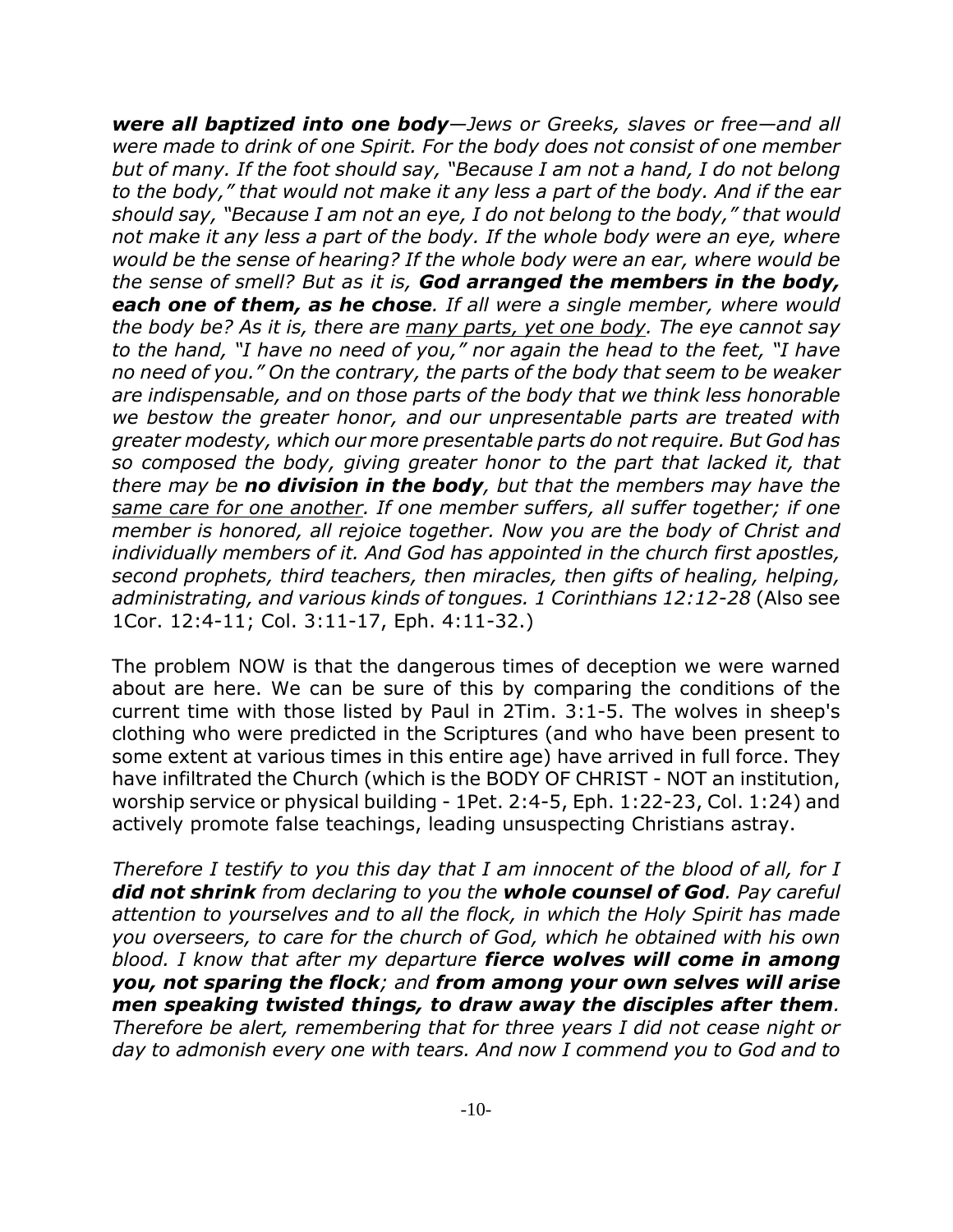*the word of his grace, which is able to build you up and to give you the inheritance among all those who are sanctified. I coveted no one's silver or gold or apparel. You yourselves know that these hands ministered to my necessities and to those who were with me. In all things I have shown you that by working hard in this way we must help the weak and remember the words of the Lord Jesus, how he himself said, 'It is more blessed to give than to receive.'" Acts 20:26-35 (Also see Matt. 7:15-29.)*

*Beloved, do not believe every spirit, but test the spirits to see whether they are from God, for many false prophets have gone out into the world. By this you know the Spirit of God: every spirit that confesses that Jesus Christ has come in the flesh is from God, and every spirit that does not confess Jesus is not from God. This is the spirit of the antichrist, which you heard was coming and now is in the world already. Little children, you are from God and have overcome them, for he who is in you is greater than he who is in the world. They are from the world; therefore they speak from the world, and the world listens to them. We are from God. Whoever knows God listens to us; whoever is not from God does not listen to us. By this we know the Spirit of truth and the spirit of error. 1 John 4:1-6*

*I charge you in the presence of God and of Christ Jesus, who is to judge the living and the dead, and by his appearing and his kingdom: preach the word; be ready in season and out of season; reprove, rebuke, and exhort, with complete patience and teaching. For the time is coming when people will not endure sound teaching, but having itching ears they will accumulate for themselves teachers to suit their own passions, and will turn away from listening to the truth and wander off into myths. As for you, always be sober-minded, endure suffering, do the work of an evangelist, fulfill your ministry. 2 Timothy 4:1-5*

*But false prophets also arose among the people, just as there will be false teachers among you, who will secretly bring in destructive heresies, even denying the Master who bought them, bringing upon themselves swift destruction. And many will follow their sensuality, and because of them the way of truth will be blasphemed. And in their greed they will exploit you with false words. Their condemnation from long ago is not idle, and their destruction is not asleep. 2 Peter 2:1-3*

*But these, like irrational animals, creatures of instinct, born to be caught and destroyed, blaspheming about matters of which they are ignorant, will also be destroyed in their destruction, suffering wrong as the wage for their wrongdoing. They count it pleasure to revel in the daytime. They are blots*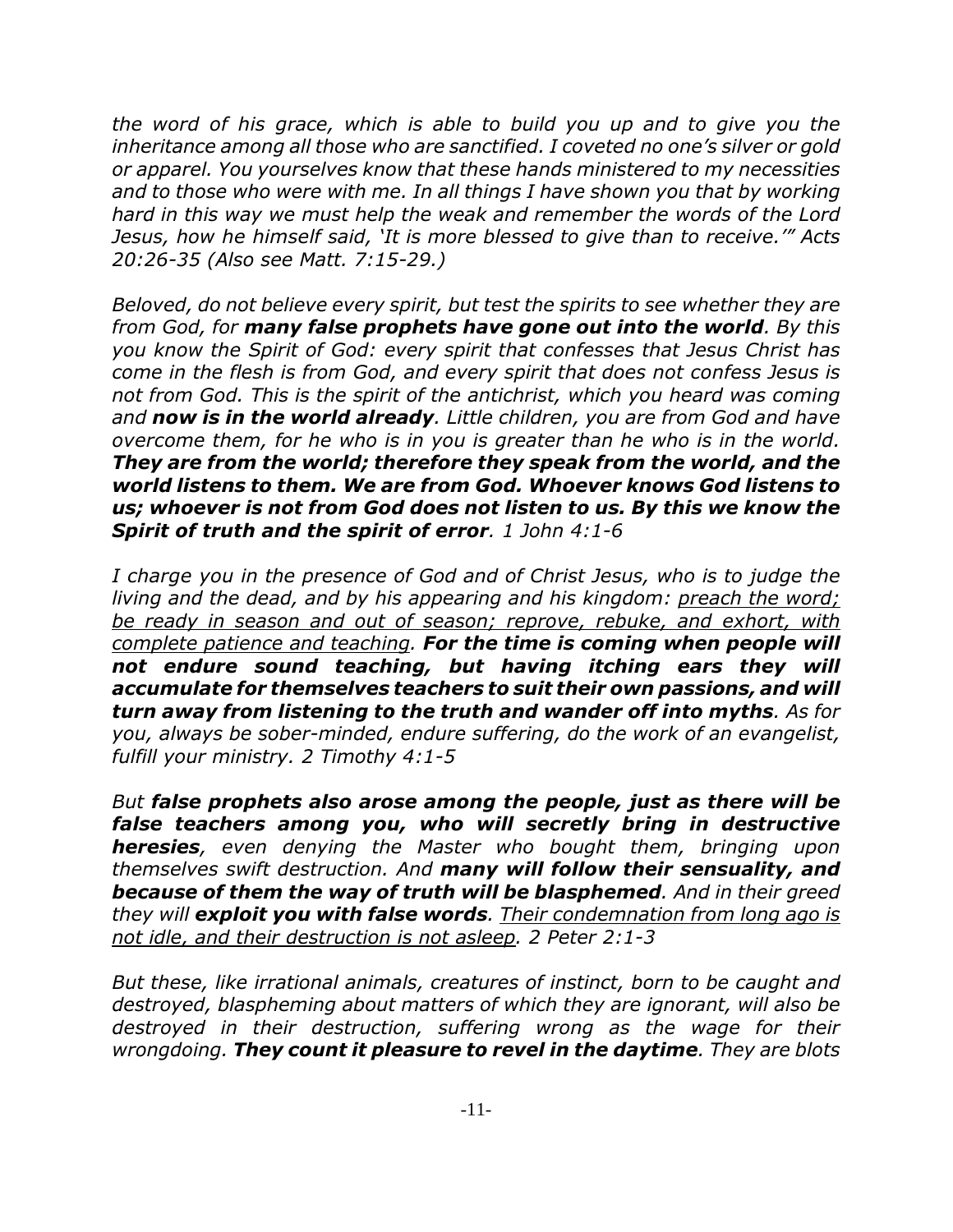*and blemishes, reveling in their deceptions, while they feast with you. They have eyes full of adultery, insatiable for sin. They entice unsteady souls. They have hearts trained in greed. Accursed children! Forsaking the right way, they have gone astray. They have followed the way of Balaam, the son of Beor, who loved gain from wrongdoing, but was rebuked for his own transgression; a speechless donkey spoke with human voice and restrained the prophet's madness. These are waterless springs and mists driven by a storm. For them the gloom of utter darkness has been reserved. For, speaking loud boasts of folly, they entice by sensual passions of the flesh those who are barely escaping from those who live in error. They promise them freedom, but they themselves are slaves of corruption. For whatever overcomes a person, to that he is enslaved. For if, after they have escaped the defilements of the world through the knowledge of our Lord and Savior Jesus Christ, they are again entangled in them and overcome, the last state has become worse for them than the first. For it would have been better for them never to have known the way of righteousness than after knowing it to turn back from the holy commandment delivered to them. What the true proverb says has happened to them: "The dog returns to its own vomit, and the sow, after washing herself, returns to wallow in the mire." 2 Peter 2:12-22*

*It was also about these that Enoch, the seventh from Adam, prophesied, saying, "Behold, the Lord comes with ten thousands of his holy ones, to execute judgment on all and to convict all the ungodly of all their deeds of ungodliness that they have committed in such an ungodly way, and of all the harsh things that ungodly sinners have spoken against him." These are grumblers, malcontents, following their own sinful desires; they are loud-mouthed boasters, showing favoritism to gain advantage. But you must remember, beloved, the predictions of the apostles of our Lord Jesus Christ. They said to you, "In the last time there will be scoffers, following their own ungodly passions." It is these who cause divisions, worldly people, devoid of the Spirit. But you, beloved, building yourselves up in your most holy faith and praying in the Holy Spirit, keep yourselves in the love of God, waiting for the mercy of our Lord Jesus Christ that leads to eternal life. And have mercy on those who doubt; save others by snatching them out of the fire; to others show mercy with fear, hating even the garment stained by the flesh. Jude 1:14-23*

*"And to the angel of the church in Thyatira write: 'The words of the Son of God, who has eyes like a flame of fire, and whose feet are like burnished bronze. "'I know your works, your love and faith and service and patient endurance, and that your latter works exceed the first. But I have this against you, that you*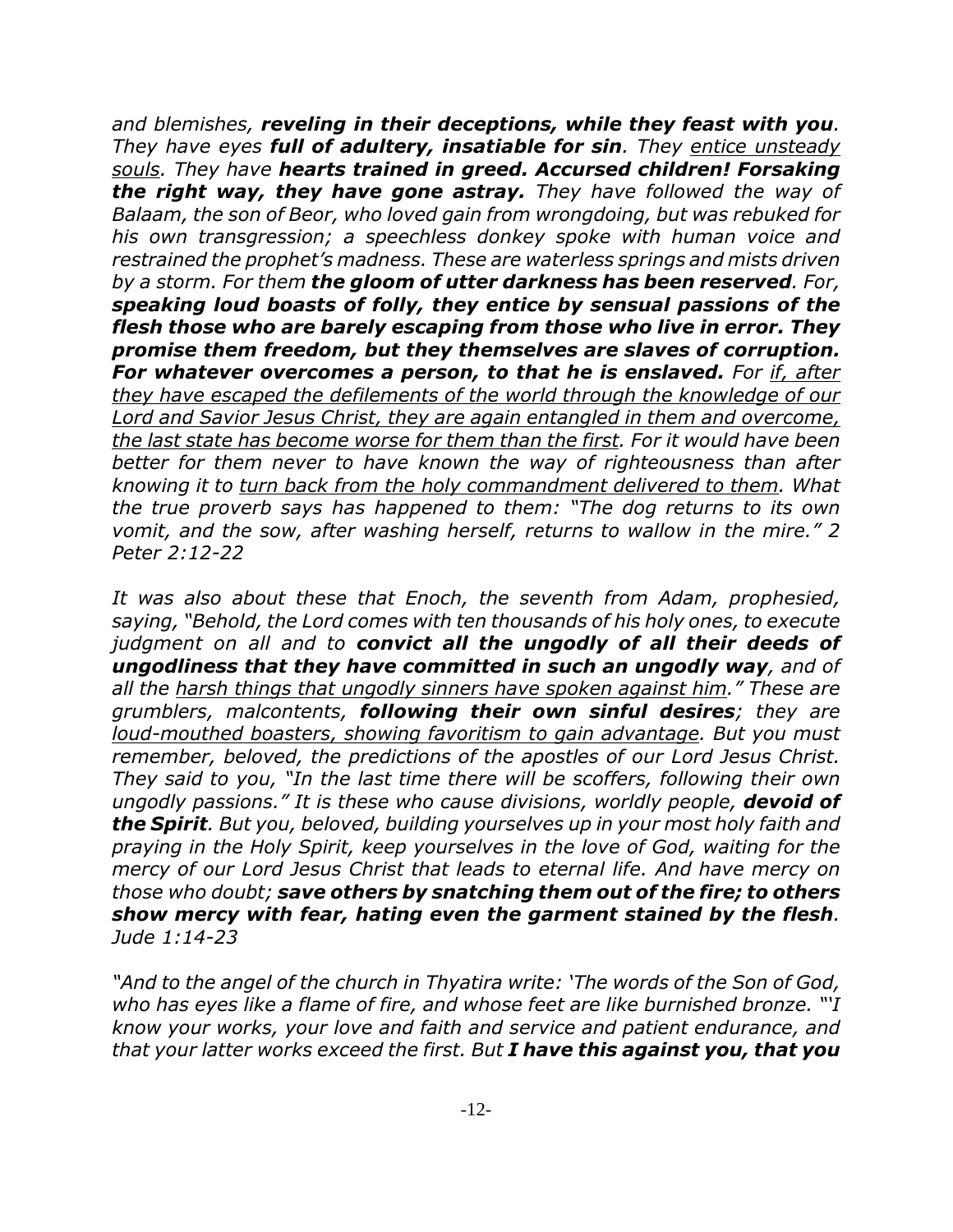*tolerate that woman Jezebel, who calls herself a prophetess and is teaching and seducing my servants to practice sexual immorality and to eat food sacrificed to idols. I gave her time to repent, but she refuses to repent of her sexual immorality. Behold, I will throw her onto a sickbed, and those who commit adultery with her I will throw into great tribulation, unless they repent of her works, and I will strike her children dead. And all the churches will know that I am he who searches mind and heart, and I will give to each of you according to your works. But to the rest of you in Thyatira, who do not hold this teaching, who have not learned what some call the deep things of Satan, to you I say, I do not lay on you any other burden. Only hold fast what you have until I come. The one who conquers and who keeps my works until the end, to him I will give authority over the nations, and he will rule them with a rod of iron, as when earthen pots are broken in pieces, even as I myself have received authority from my Father. And I will give him the morning star. He who has an ear, let him hear what the Spirit says to the churches.' 3:1 "And to the angel of the church in Sardis write: 'The words of him who has the seven spirits of God and the seven stars. "'I know your works. You have the reputation of being alive, but you are dead. Wake up, and strengthen what remains and is about to die, for I have not found your works complete in the sight of my God. Remember, then, what you received and heard. Keep it, and repent. If you will not wake up, I will come like a thief, and you will not know at what hour I will come against you. Yet you have still a few names in Sardis, people who have not soiled their garments, and they will walk with me in white, for they are worthy. The one who conquers will be clothed thus in white garments, and I will never blot his name out of the book of life. I will confess his name before my Father and before his angels. He who has an ear, let him hear what the Spirit says to the churches.' Revelation 2:18-3:6*

What to do then? Know God—for ourselves. How do we do that? By reading our Bibles regularly and earnestly, desiring that the Holy Spirit will lead us into all understanding. He has promised to do that. (John 14:26) We don't need worldly, greedy "teachers" to twist the Scriptures for us to say what serves their purpose, even if our old nature would LOVE for them to say those things. Paul said that it's better to be "hurt" temporarily than to have our feelings spared and continue being deceived. (1Cor. 5:5, 2Cor. 7:8-10)

*When the Spirit of truth comes, he will guide you into all the truth, for he will not speak on his own authority, but whatever he hears he will speak, and he will declare to you the things that are to come. John 16:13*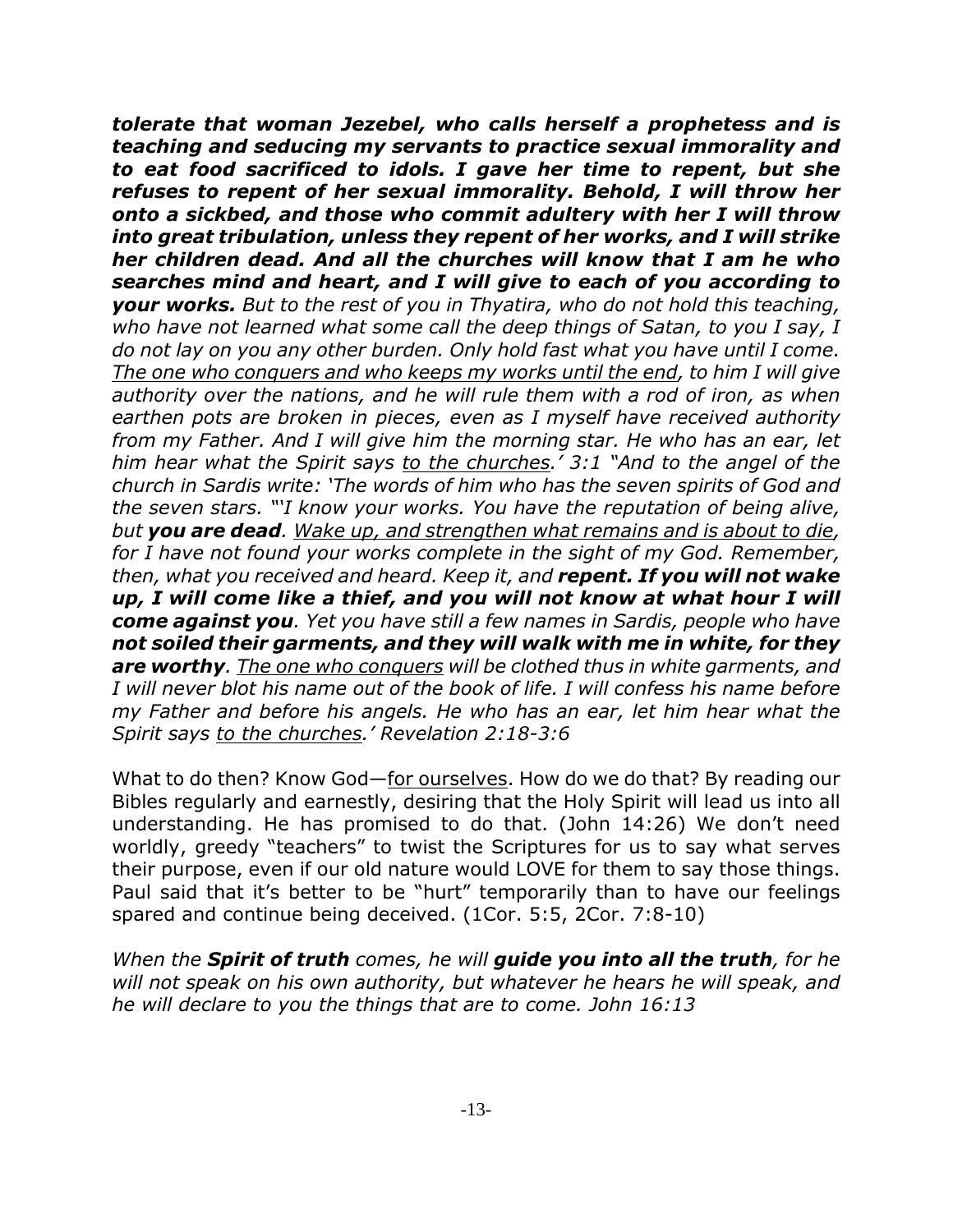*But as for you, continue in what you have learned and have firmly believed, knowing from whom you learned it and how from childhood you have been acquainted with the sacred writings, which are able to make you wise for salvation through faith in Christ Jesus. All Scripture is breathed out by God and profitable for teaching, for reproof, for correction, and for training in righteousness, that the man of God may be complete, equipped for every good work. 2 Timothy 3:14-17*

*If any of you lacks wisdom, let him ask God, who gives generously to all without reproach, and it will be given him. But let him ask in faith, with no doubting, for the one who doubts is like a wave of the sea that is driven and tossed by the wind. For that person must not suppose that he will receive anything from the Lord; he is a double-minded man, unstable in all his ways. James 1:5-8*

*For who knows a person's thoughts except the spirit of that person, which is in him? So also no one comprehends the thoughts of God except the Spirit of God. Now we have received not the spirit of the world, but the Spirit who is from God, that we might understand the things freely given us by God. And we impart this in words not taught by human wisdom but taught by the Spirit, interpreting spiritual truths to those who are spiritual. The natural person does not accept the things of the Spirit of God, for they are folly to him, and he is not able to understand them because they are spiritually discerned. The spiritual person judges all things, but is himself to be judged by no one. "For who has understood the mind of the Lord so as to instruct him?" But we have the mind of Christ. 1 Corinthians 2:11-16*

*Follow the pattern of the sound words that you have heard from me, in the faith and love that are in Christ Jesus. By the Holy Spirit who dwells within us, guard the good deposit entrusted to you. 2 Timothy 1:13-14*

*Blessed are those who keep his testimonies, who seek him with their whole heart, who also do no wrong, but walk in his ways! Psalm 119:2-3*

*"I, wisdom, dwell with prudence, and I find knowledge and discretion. The fear of the LORD is hatred of evil. Pride and arrogance and the way of evil and perverted speech I hate. I have counsel and sound wisdom; I have insight; I have strength. By me kings reign, and rulers decree what is just; by me princes rule, and nobles, all who govern justly. I love those who love me, and those who seek me diligently find me. Riches and honor are with me, enduring wealth and righteousness. My fruit is better than gold, even fine gold, and my yield than choice silver. I walk in the way of righteousness, in the paths*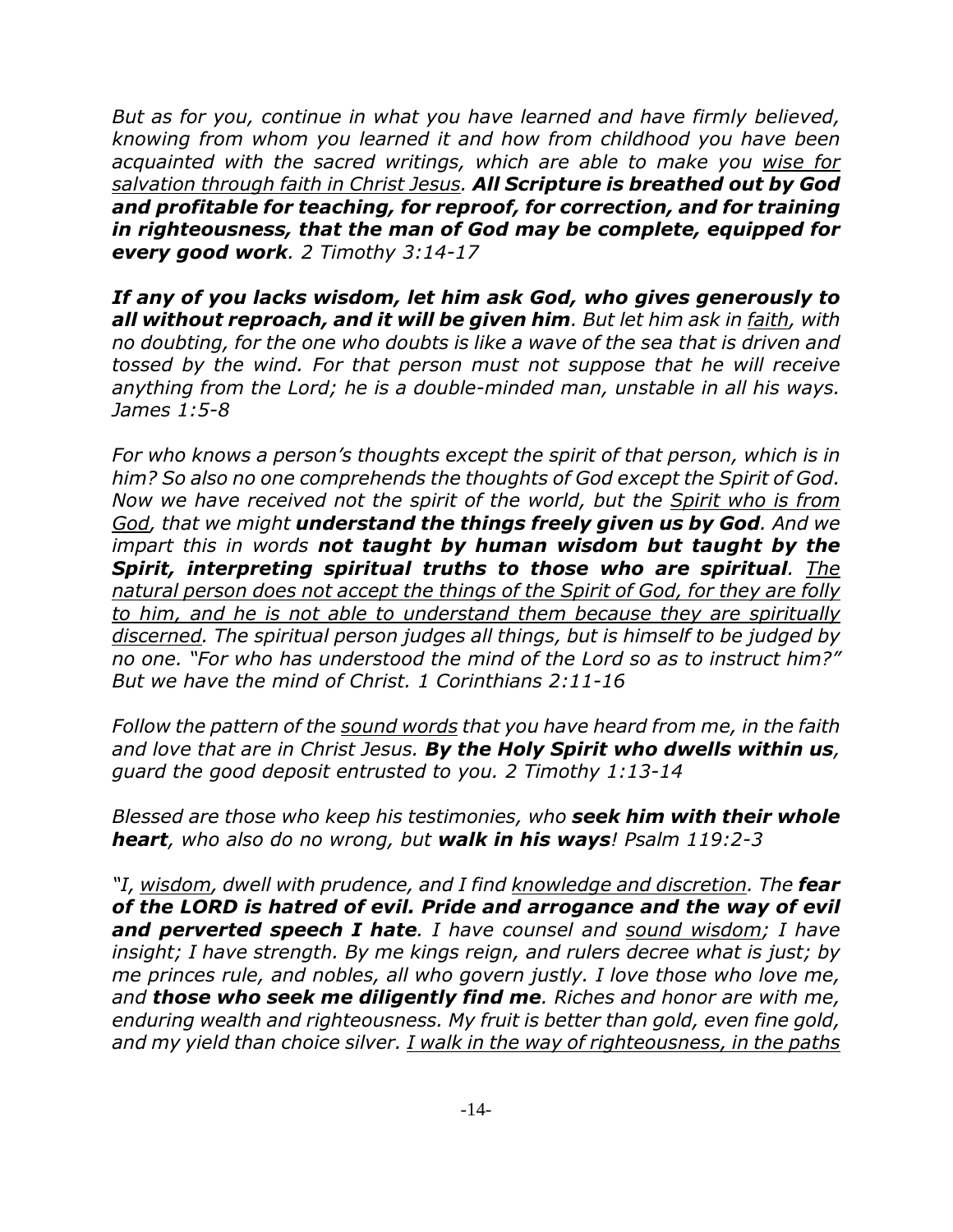*of justice, granting an inheritance to those who love me, and filling their treasuries. Proverbs 8:12-21*

*How can a young man keep his way pure? By guarding it according to your word. With my whole heart I seek you; let me not wander from your commandments! I have stored up your word in my heart, that I might not sin against you. Blessed are you, O LORD; teach me your statutes! With my lips I declare all the rules of your mouth. In the way of your testimonies I delight as much as in all riches. I will meditate on your precepts and fix my eyes on your ways. I will delight in your statutes; I will not forget your word. Psalm 119:9-16*

Remember, we believers obey Jesus' command to love, which frees us from the law and is even said to fulfill it, but that doesn't give us a license to sin. "Love does no harm" INCLUDES not sinning against anyone, which also includes not causing them to stumble. (John 13:35, 15:12, 17, Rom. 13:8-14, Rom. 6, Gal. 5:13-25, 1Thess. 4:3-8, Luke 17:1-4)

We can already see in today's society the fruits of those who have refused to humble themselves, but prefer to exert their own will over that of God. Everything happens again. (Ecc. 1:9, 1Cor. 10:1-14, also see the passage just prior to it: 1Cor. 9:24-27.) Many prosperous ancient cultures fell once they reached the point where they destroyed themselves with their ungodly definition of "liberty" (i.e. freedom from morals, indulgence of wickedness—see John 8:31-36). God will only put up with so much. (Gen. 15:16, Amos 2:9, Deu. 9:4-5, 18:12-14)

*For the wrath of God is revealed from heaven against all ungodliness and unrighteousness of men, who by their unrighteousness suppress the truth. For what can be known about God is plain to them, because God has shown it to them. For his invisible attributes, namely, his eternal power and divine nature, have been clearly perceived, ever since the creation of the world, in the things that have been made. So they are without excuse. For although they knew God, they did not honor him as God or give thanks to him, but they became futile in their thinking, and their foolish hearts were darkened. Claiming to be wise, they became fools, and exchanged the glory of the immortal God for images resembling mortal man and birds and animals and creeping things. Therefore God gave them up in the lusts of their hearts to impurity, to the dishonoring of their bodies among themselves, because they exchanged the truth about God for a lie and worshiped and served the creature rather than the Creator, who is blessed forever! Amen. For this reason God gave them up to dishonorable passions. For their women exchanged natural relations for those that are contrary to nature; and the men*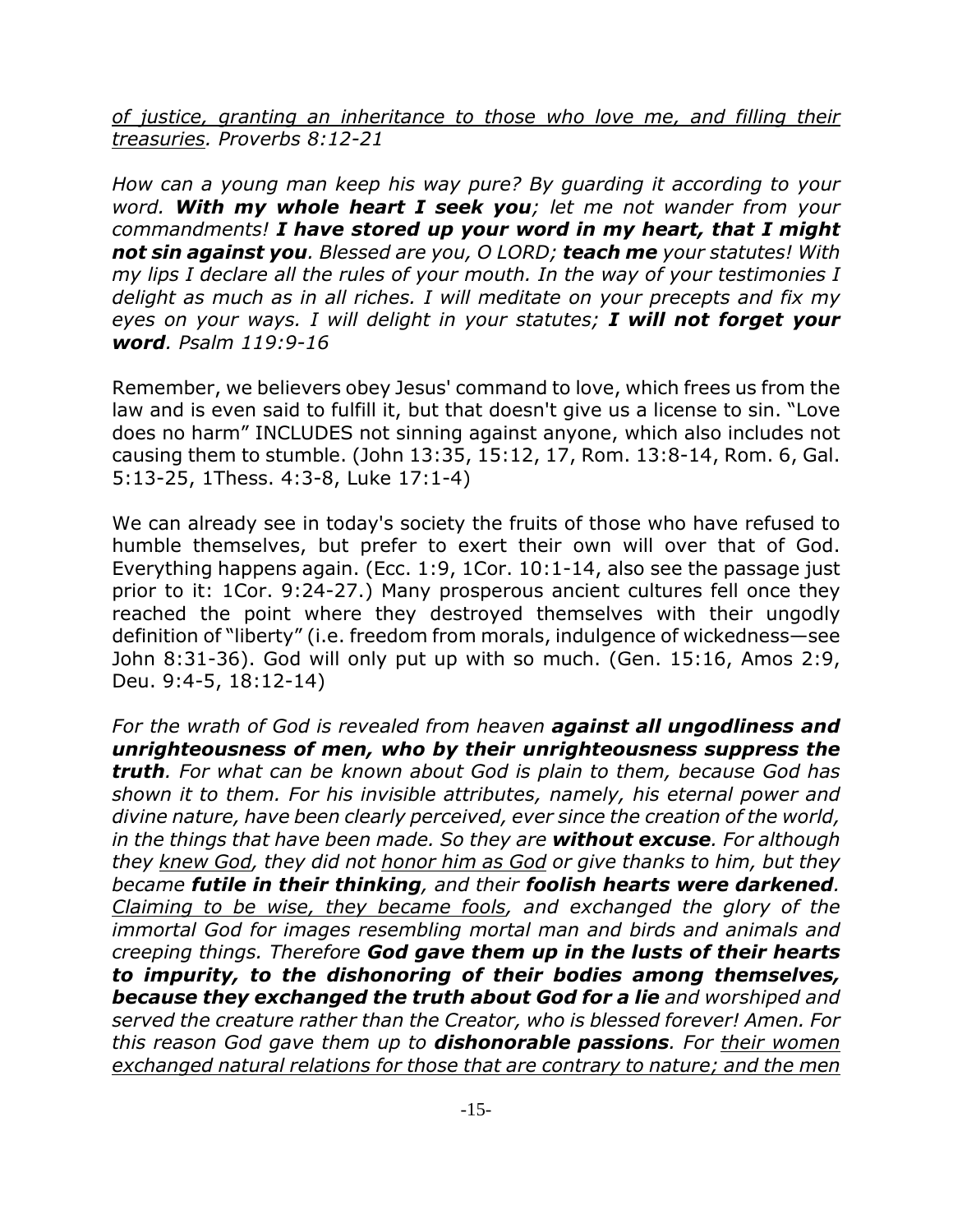*likewise gave up natural relations with women and were consumed with passion for one another, men committing shameless acts with men and receiving in themselves the due penalty for their error. And since they did not see fit to acknowledge God, God gave them up to a debased mind to do what ought not to be done. They were filled with all manner of unrighteousness, evil, covetousness, malice. They are full of envy, murder, strife, deceit, maliciousness. They are gossips, slanderers, haters of God, insolent, haughty, boastful, inventors of evil, disobedient to parents, foolish, faithless, heartless, ruthless. Though they know God's righteous decree that those who practice such things deserve to die, they not only do them but give approval to those who practice them. Romans 1:18-32*

*For the look on their faces bears witness against them; they proclaim their sin like Sodom; they do not hide it. Woe to them! For they have brought evil on themselves. Tell the righteous that it shall be well with them, for they shall eat the fruit of their deeds. Woe to the wicked! It shall be ill with him, for what his hands have dealt out shall be done to him. My people—infants are their oppressors, and women rule over them. O my people, your guides mislead you and they have swallowed up the course of your paths. Isaiah 3:9-12* (Also see Matt. 15:13-14, Luke 6:39-40, Jer. 23:21-22.)

*"For my people are foolish; they know me not; they are stupid children; they have no understanding. They are 'wise'—in doing evil! But how to do good they know not." Jeremiah 4:22*

This is the passage just before the one at the top of this article:

*You adulterous people! Do you not know that friendship with the world is enmity with God? Therefore whoever wishes to be a friend of the world makes himself an enemy of God. Or do you suppose it is to no purpose that the Scripture says, "He yearns jealously over the spirit that he has made to dwell in us"? But he gives more grace. Therefore it says, "God opposes the proud, but gives grace to the humble." Submit yourselves therefore to God. Resist the devil, and he will flee from you. Draw near to God, and he will draw near to you. Cleanse your hands, you sinners, and purify your hearts, you double-minded. Be wretched and mourn and weep. Let your laughter be turned to mourning and your joy to gloom. Humble yourselves before the Lord, and he will exalt you. James 4:4-10* (Also see 1John 2:15-17, Psa. 50:16-23, Heb. 6:4-12, Heb. 12.)

*To the pure, all things are pure, but to the defiled and unbelieving, nothing is pure; but both their minds and their consciences are defiled. They*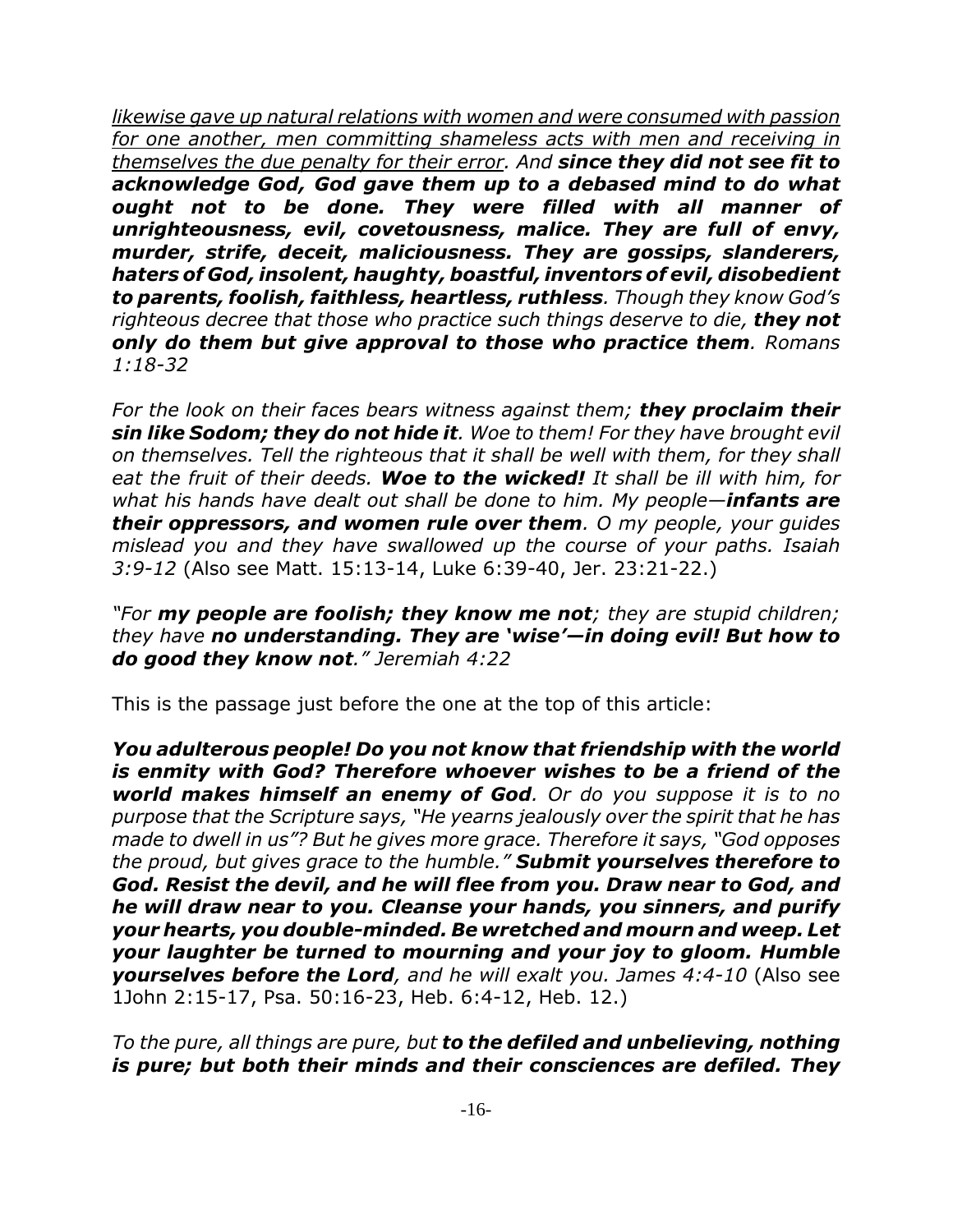## *profess to know God, but they deny him by their works. They are detestable, disobedient, unfit for any good work. Titus 1:15-16*

*O Timothy, guard the deposit entrusted to you. Avoid the irreverent babble and contradictions of what is falsely called "knowledge," for by professing it some have swerved from the faith. Grace be with you. 1 Timothy 6:20-21*

Our battle is against the unseen forces of evil (which are also working through people who cooperate with them), and the ONLY way to overcome is by the power of the Holy Spirit, making the best use of His gifts during these dangerous times. (Eph. 5:5-21, Col. 4:5-6, Matt. 25:1-13, Matt. 5:13-16, 7:13- 29)

*For though we walk in the flesh, we are not waging war according to the flesh. For the weapons of our warfare are not of the flesh but have divine power to destroy strongholds. We destroy arguments and every lofty opinion raised against the knowledge of God, and take every thought captive to obey Christ, being ready to punish every disobedience, when your obedience is complete. 2 Corinthians 10:3-6*

*Finally, be strong in the Lord and in the strength of his might. Put on the whole armor of God, that you may be able to stand against the schemes of the devil. For we do not wrestle against flesh and blood, but against the rulers, against the authorities, against the cosmic powers over this present darkness, against the spiritual forces of evil in the heavenly places. Therefore take up the whole armor of God, that you may be able to stand firm in the evil day, and having done all, to stand. Stand therefore, having fastened on the belt of truth, and having put on the breastplate of righteousness, and, as shoes for your feet, having put on the readiness given by the gospel of peace. In all circumstances take up the shield of faith, with which you can extinguish all the flaming darts of the evil one; and take the helmet of salvation, and the sword of the Spirit, which is the word of God, praying at all times in the Spirit, with all prayer and supplication. To that end keep alert with all perseverance, making supplication for all the saints, and also for me, that words may be given to me in opening my mouth boldly to proclaim the mystery of the gospel, for which I am an ambassador in chains, that I may declare it boldly, as I ought to speak. Ephesians 6:10-20* (Also see Eph. 4:27, 1Pet. 5:6-11, 2Cor. 2:11.)

*Since all these things are thus to be dissolved, what sort of people ought you to be in lives of holiness and godliness, waiting for and hastening the coming of the day of God, because of which the heavens will be set on fire and*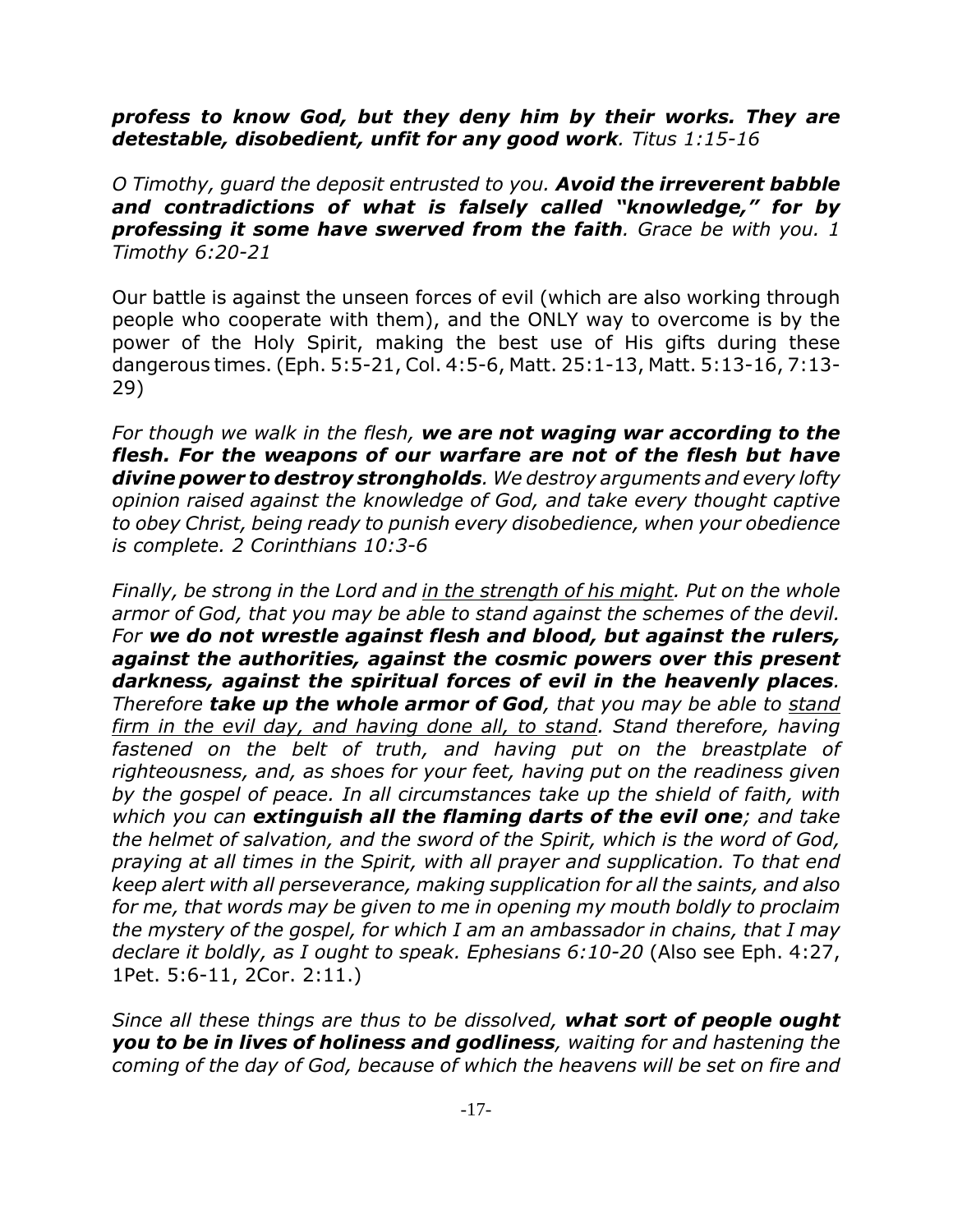*dissolved, and the heavenly bodies will melt as they burn! But according to his promise we are waiting for new heavens and a new earth in which righteousness dwells. Therefore, beloved, since you are waiting for these, be diligent to be found by him without spot or blemish, and at peace. And count the patience of our Lord as salvation, just as our beloved brother Paul also wrote to you according to the wisdom given him, as he does in all his letters when he speaks in them of these matters. There are some things in them that are hard to understand, which the ignorant and unstable twist to their own destruction, as they do the other Scriptures. You therefore, beloved, knowing this beforehand, take care that you are not carried away with the error of lawless people and lose your own stability. But grow in the grace and knowledge of our Lord and Savior Jesus Christ. To him be the glory both now and to the day of eternity. Amen. 2 Peter 3:11-18*

*I appeal to you, brothers, to watch out for those who cause divisions and create obstacles contrary to the doctrine that you have been taught; avoid them. For such persons do not serve our Lord Christ, but their own appetites, and by smooth talk and flattery they deceive the hearts of the naive. For your obedience is known to all, so that I rejoice over you, but I want you to be wise as to what is good and innocent as to what is evil. Romans 16:17-19*

## *Brothers, do not be children in your thinking. Be infants in evil, but in your thinking be mature. 1 Corinthians 14:20*

Written by Tricia Berg, (March 2019), 18 pp. + digital scrapbook layout If you have been blessed by this article, you are free to share but do not claim as your own or sell, and do not make modifications and attribute them to me. You can download as many free pdf devotional articles as you wish from my blog: http://layoutfortoday.blogspot.com/ (The most recent articles are at the bottom of the page after you click on the "free pdf downloads" link.) You can also read this article there, where the Bible verses should pop up when you hover over the cites.